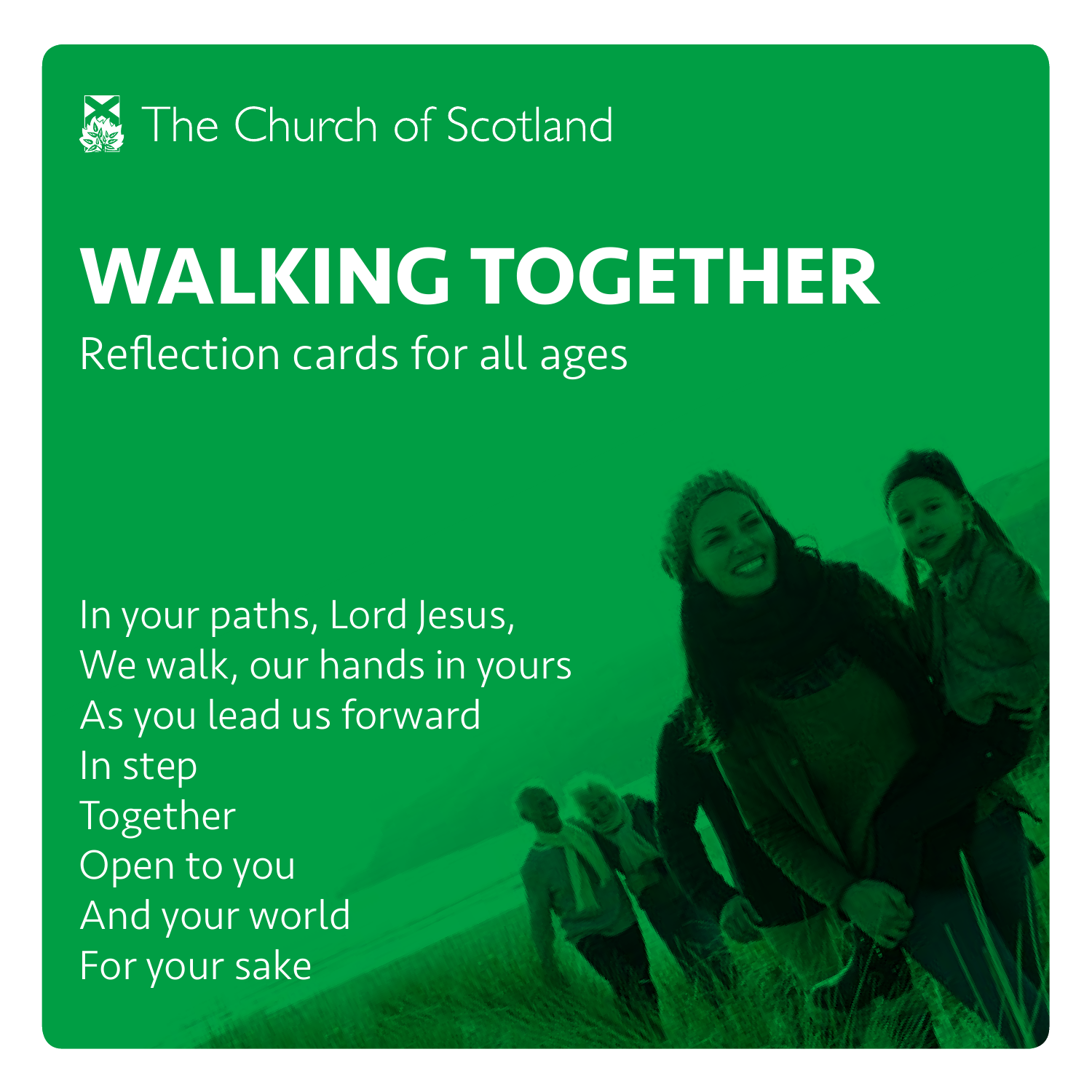#### God above us – Trees, birds and sunshine, Stars and moonlight All – God above us

God beneath us-Earth, rocks and rivers, Roots and caverns – All – God beneath us

God around us – Seas, winds and cities Animals and people – All – God around us

God within us – Hope tears and laughter, Love and wonder All – God within us.

God above us, God beneath us, God around us, God within us, All – We celebrate that you made us, You love us And you call us to walk and rest with you

Iona Community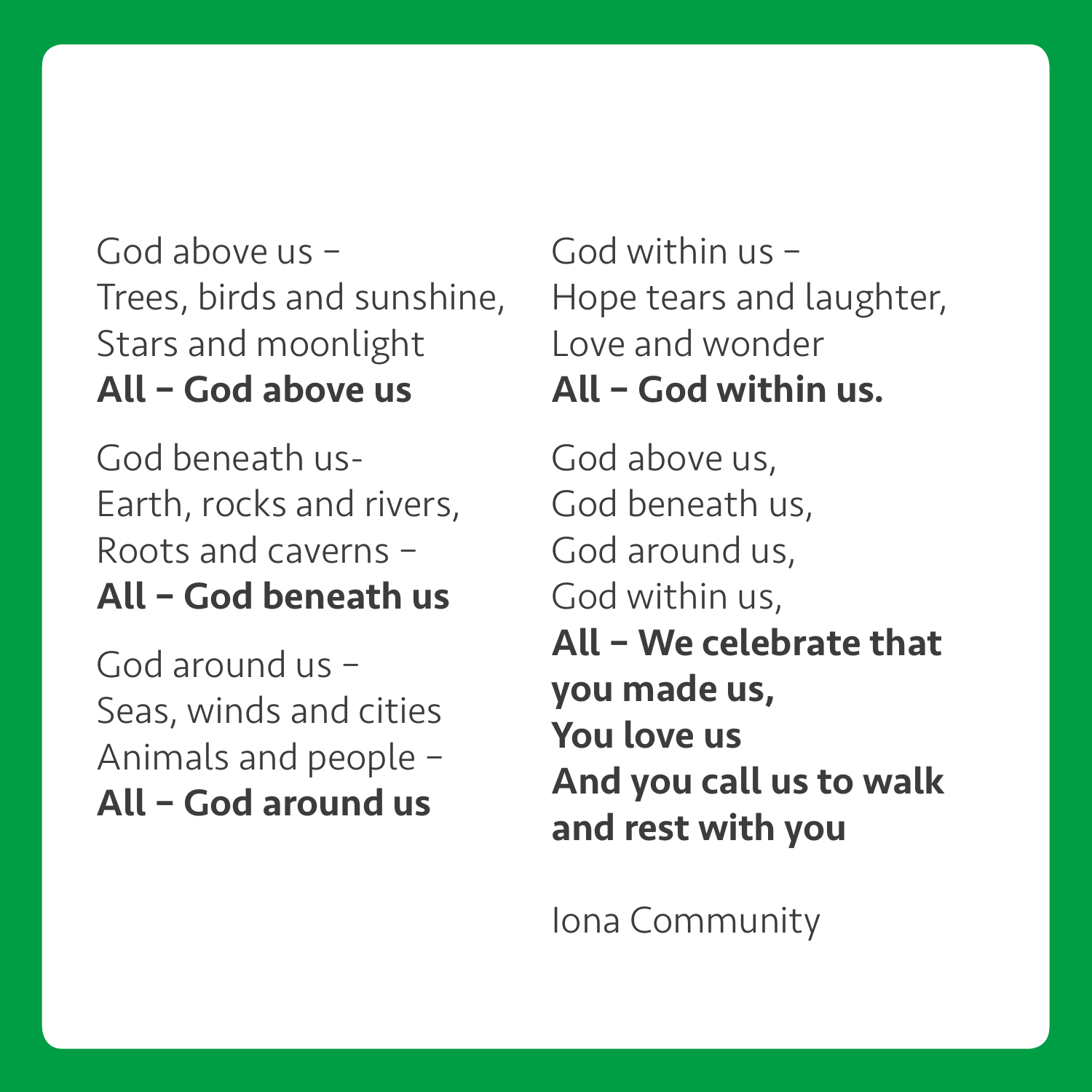# Look at Your Feet

How beautiful on the mountains are the feet of those who bring good news, who proclaim peace, who bring good news, who proclaim salvation, who say to Zion, "Your God reigns!" (Isaiah 52:7)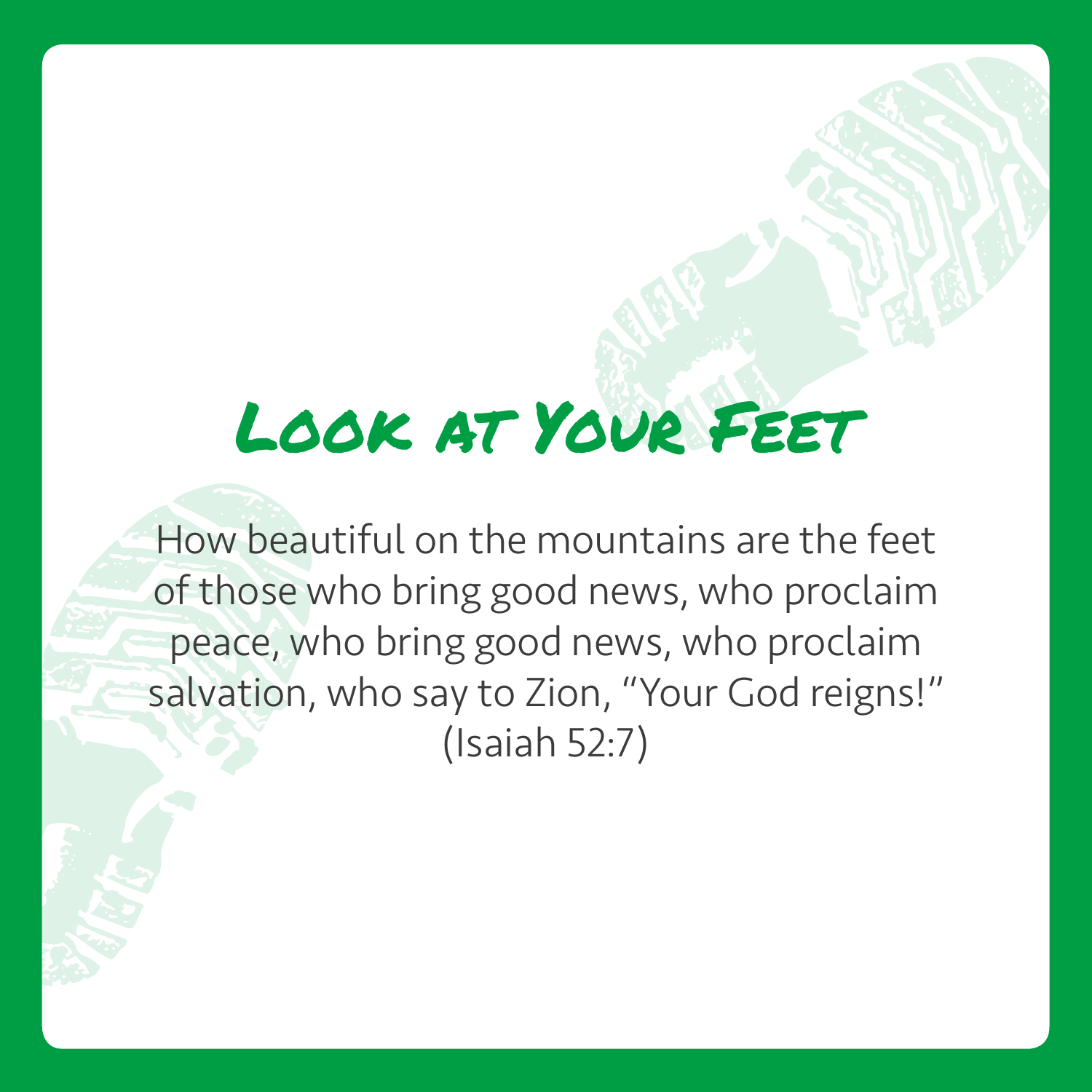Where are your feet leading you in your life? How might we bring good news to the world around us?

### Share:

Share your dreams for the future with someone else

#### Pray:

Ask God to be with you on your journey today and your journey of life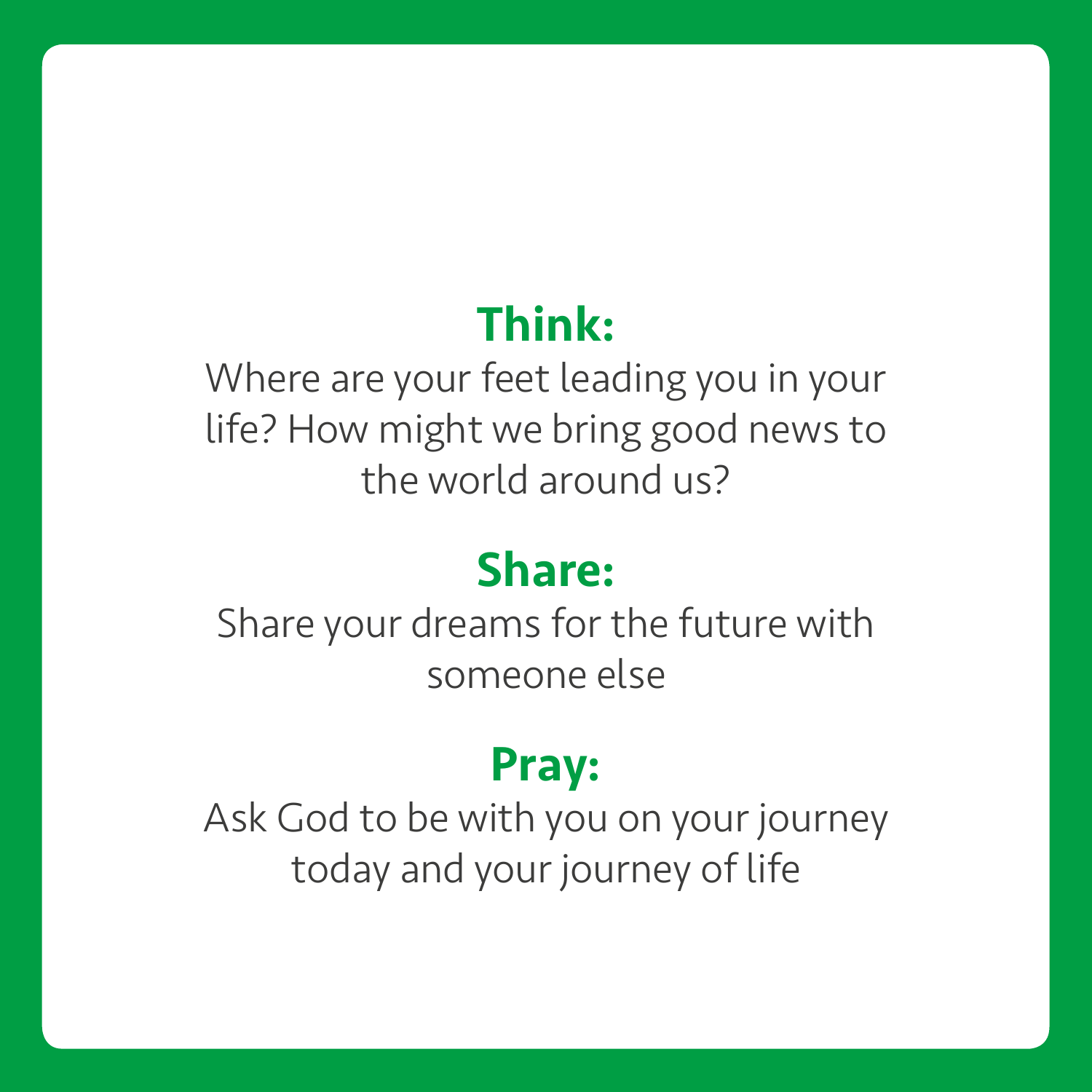# Notice the Weather

There is a time for everything and a season for every activity under the heavens (Ecclesiastes 3:1)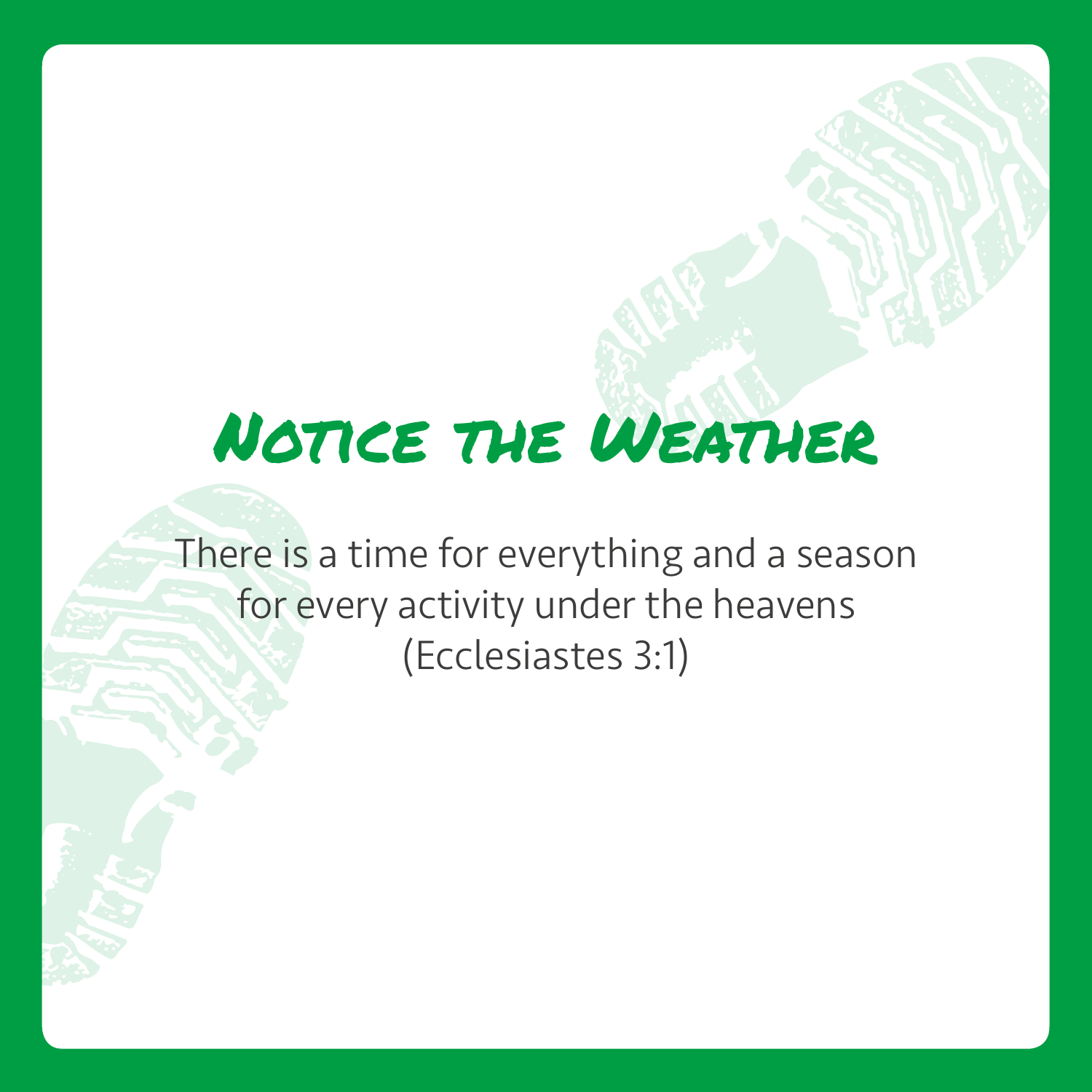Can you see the sun, feel the wind, see the clouds, feel the rain?

#### Share:

Which 'season' or stage of life are you in?

#### Pray:

May the Road rise to meet you, may the wind be always at your back, may the sun shine warm on your face, the rains fall soft upon your fields, and until we meet again may God hold you in the hollow of His hand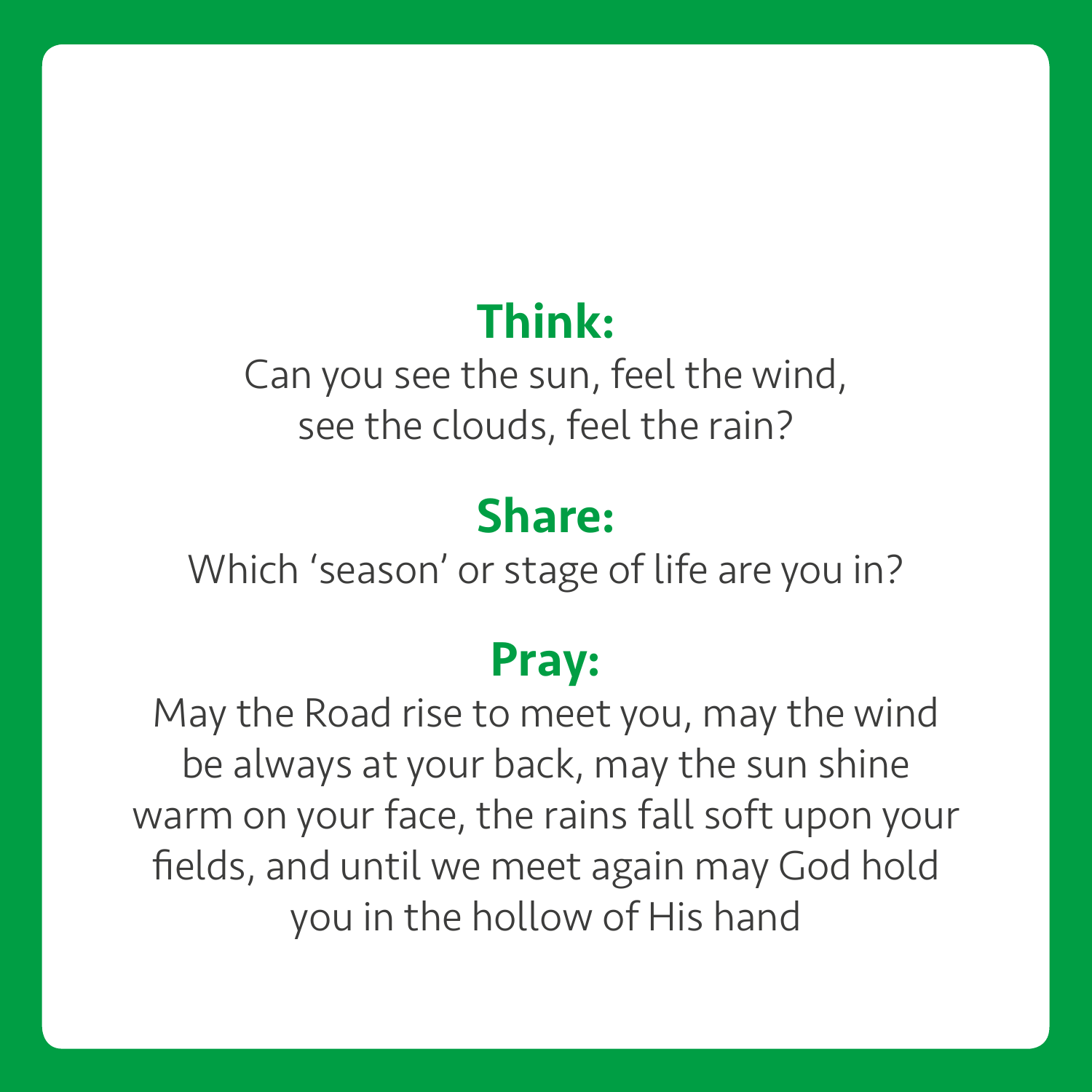# WALKING TOGETHER

Were not our hearts burning within us while he talked with us on the road and opened the Scriptures to us? (Luke 24:31)

> The disciples meet the risen Jesus on the Road to Emmaus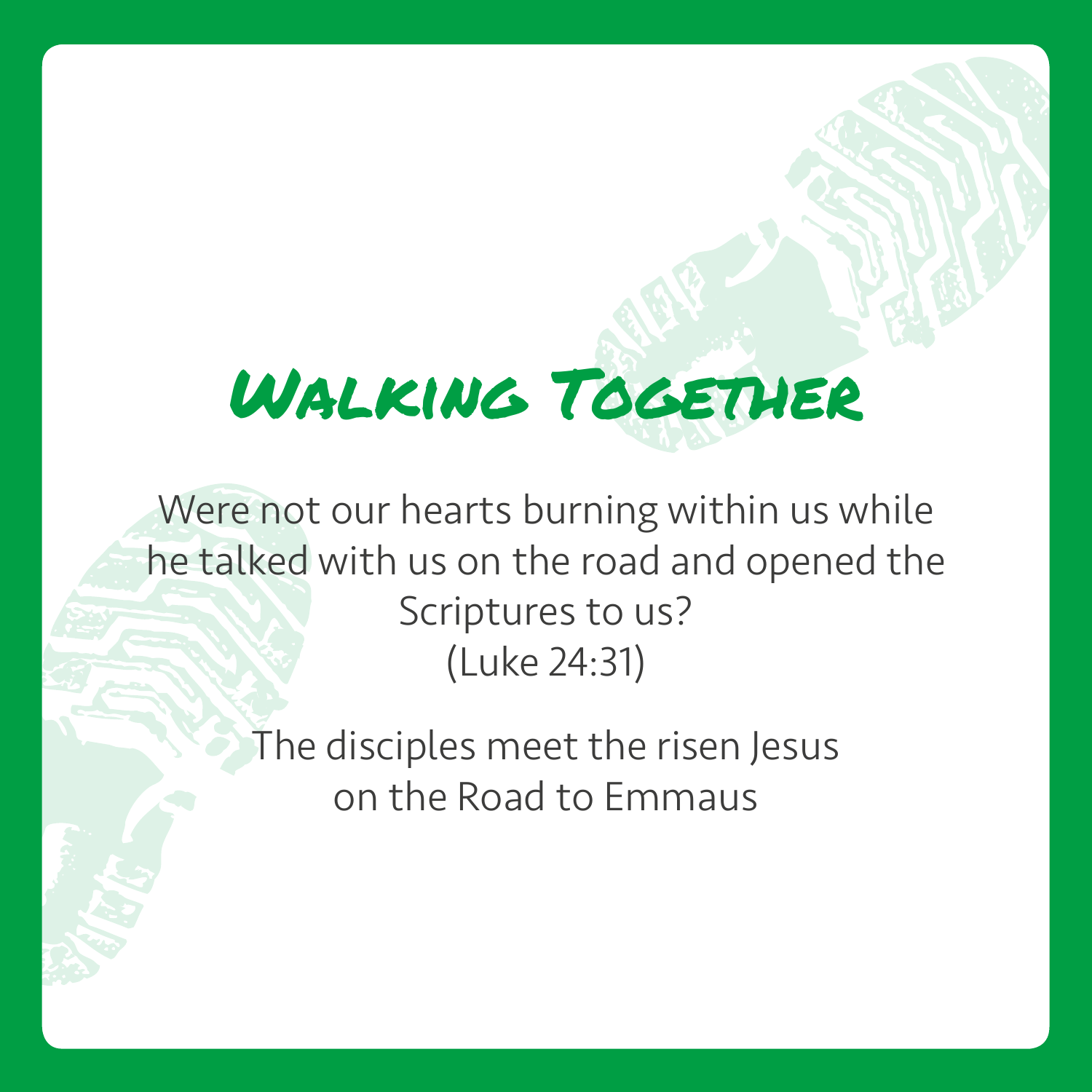As you walk today. Who journeys with you? How might you sense Jesus with you too?

### Share:

How you can recognise Jesus and hear the voice of God in your daily life?

#### Pray:

To recognise Jesus in people you meet and your experiences in life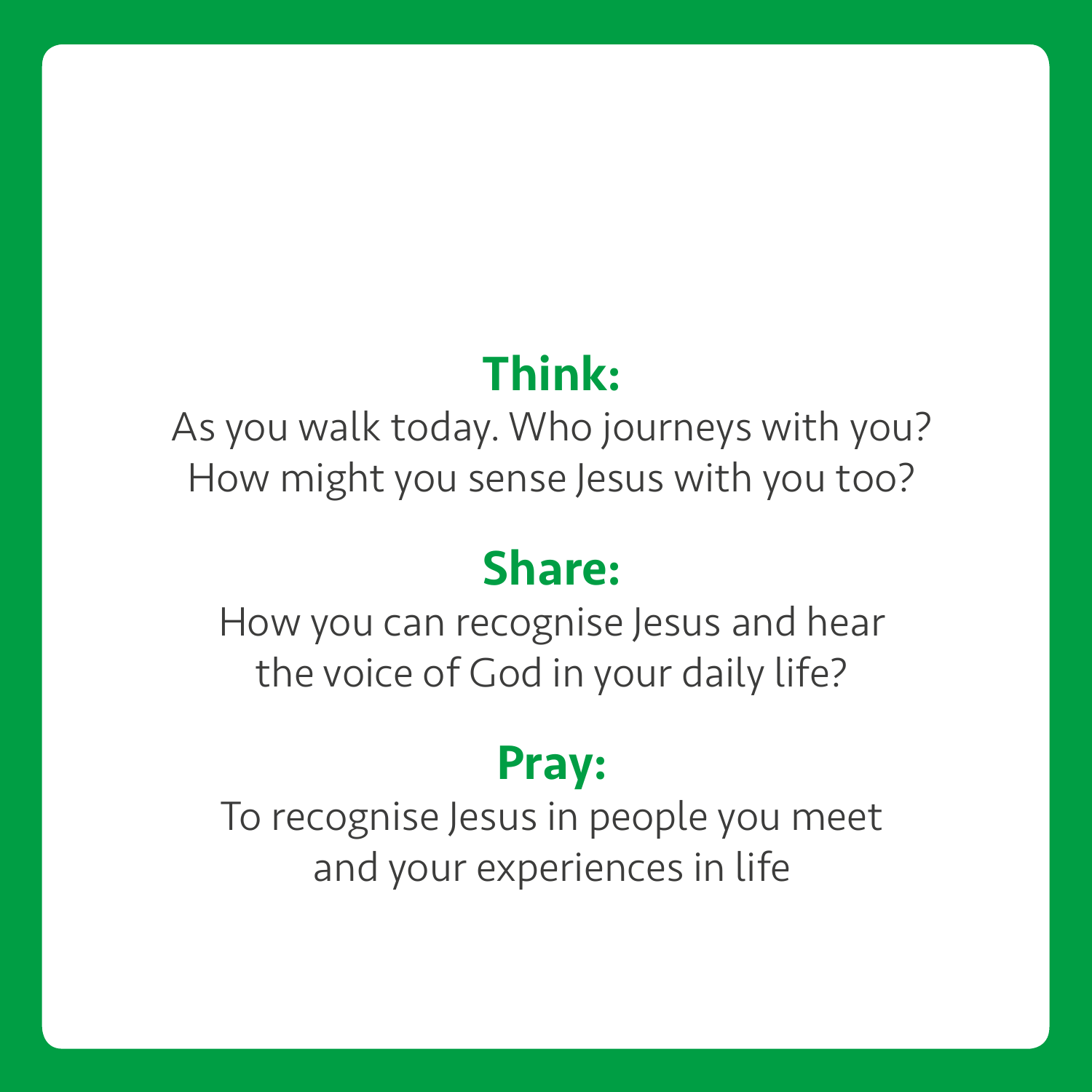# PICK UP A STONE

The Lord is my rock, my fortress and my deliverer; my God is my rock, in whom I take refuge, my shield and my salvation (2 Samuel 22.3)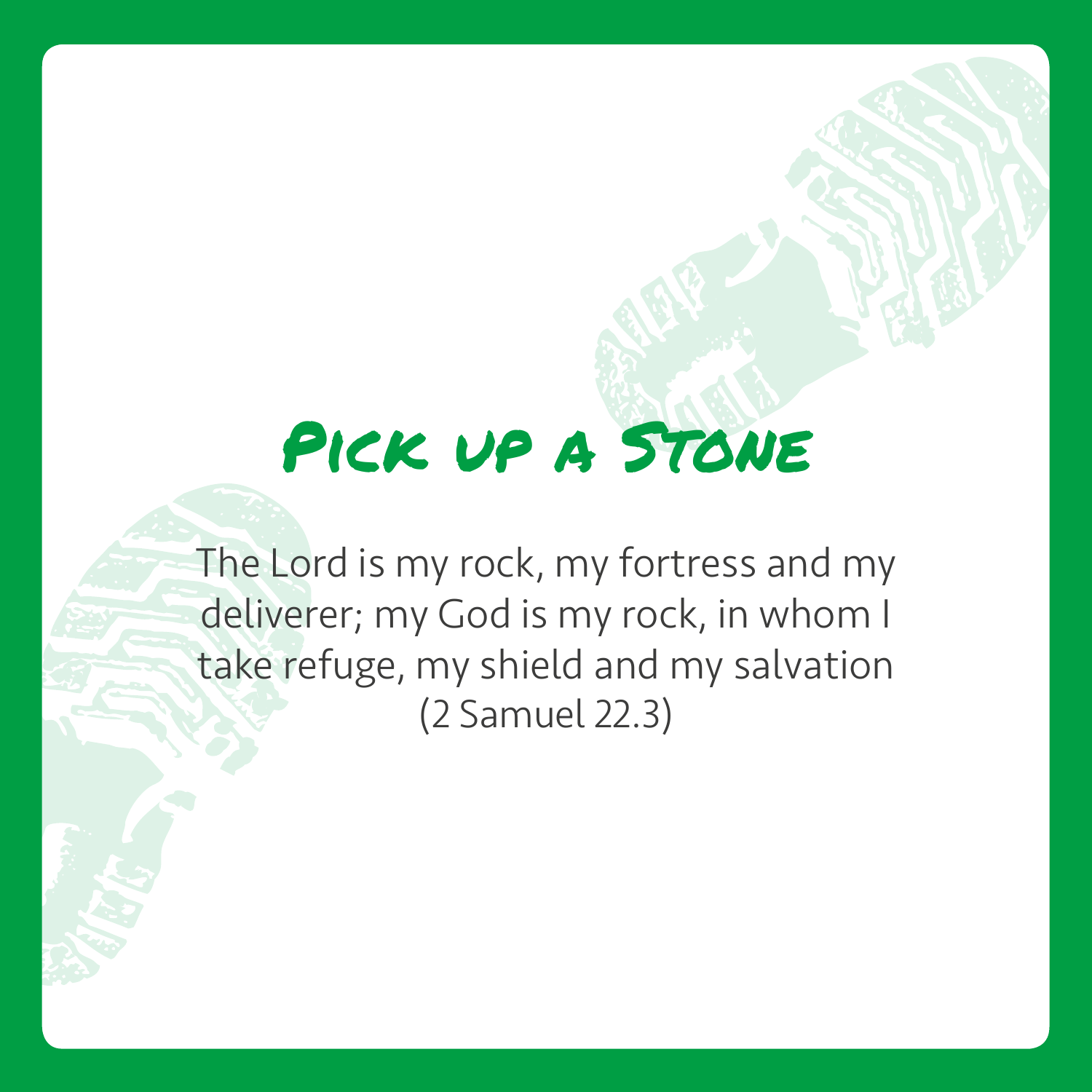What does it mean for God to be 'a rock'?

## Act:

- Imagine your stone or pebble is something that weighs heavily a challenge or a problem. Throw it away and with it your problem.
	- Hold your stone as a reminder of someone.
- Make a cairn of stones that say "God is in this place"

### Pray:

Give thanks for the rocks that you see around you and for the strength of God – our rock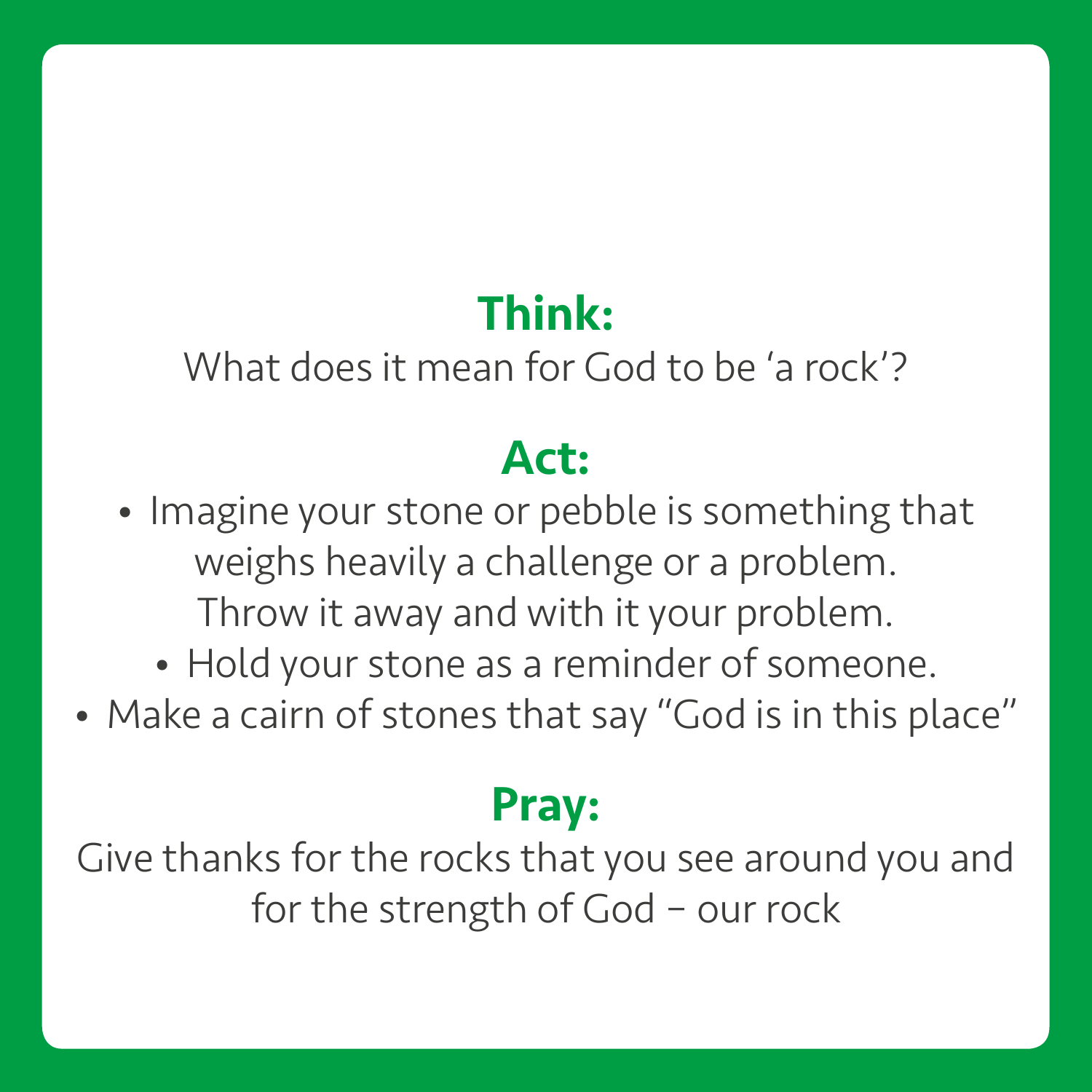# Share Food

''Here is a boy with five small barley loaves and two small fish, but how far will they go among so many?'' Jesus then took the loaves, gave thanks, and distributed to those who were seated as much as they wanted (John 6:9-11)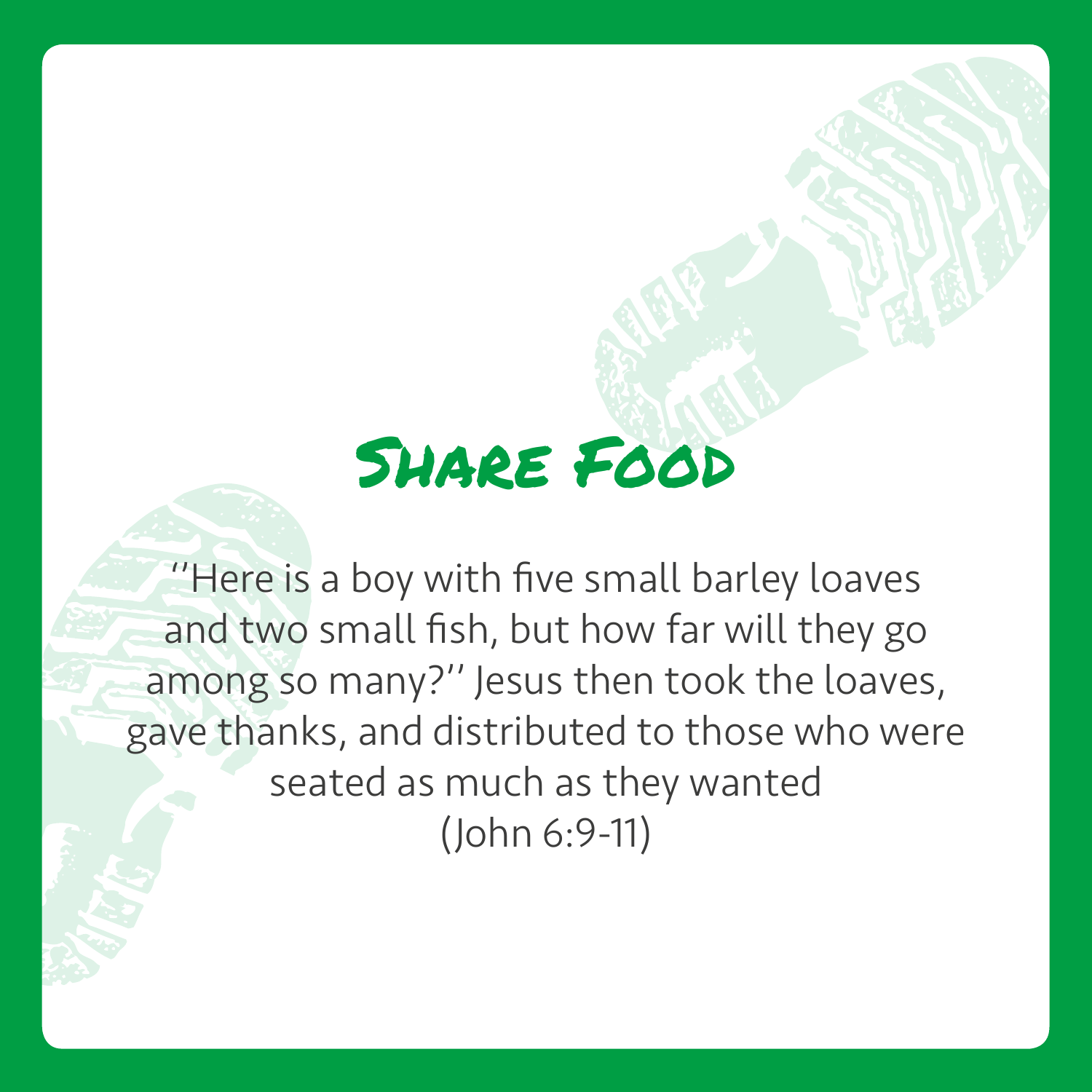#### Share:

Talk about meals you have enjoyed. What made them special?

#### Act:

Share some food with someone else

### Pray:

Thank God for providing food for you. Remember those who do not have enough to eat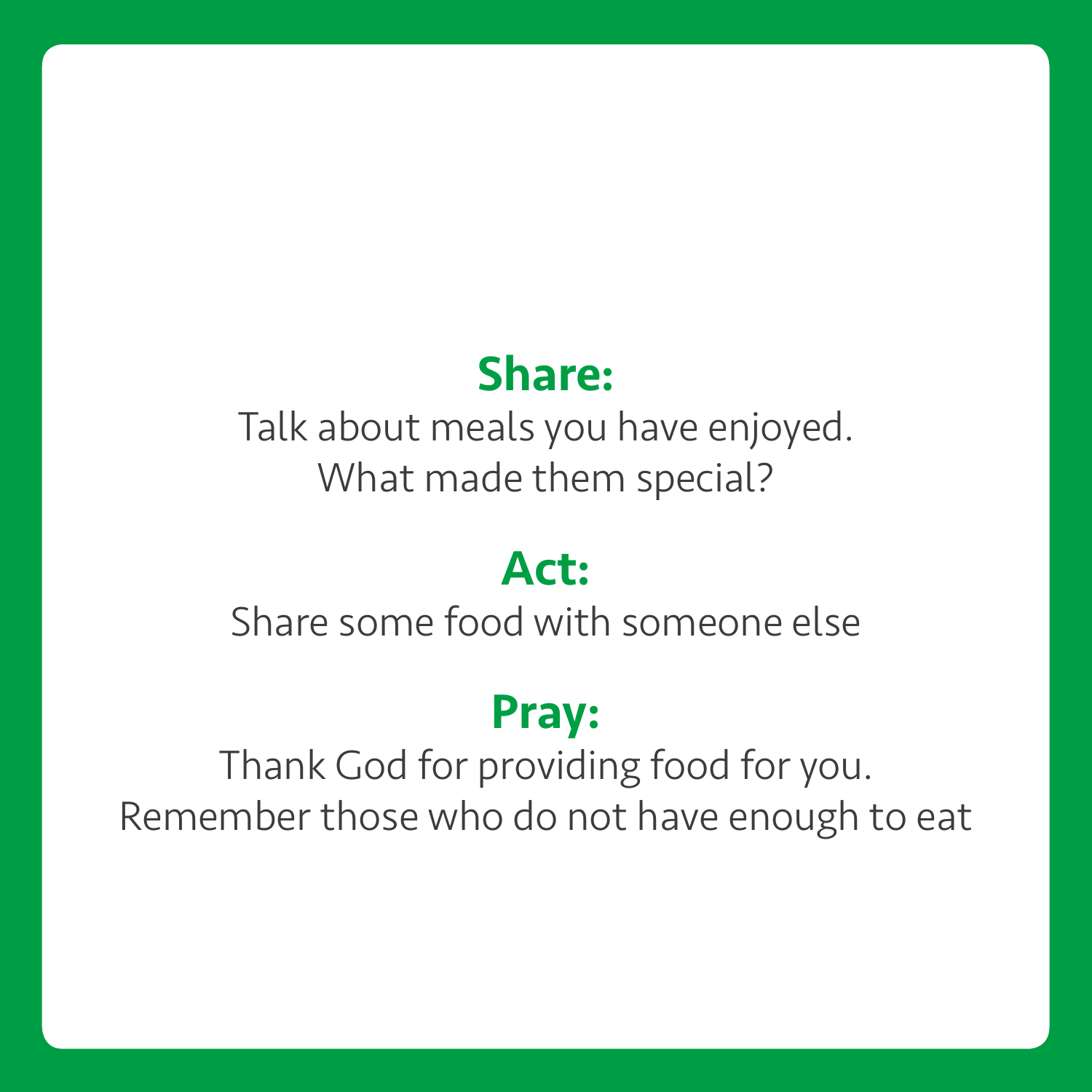# Pour Water

Jesus said "Let anyone who is thirsty come to me and drink. Whoever believes in me, rivers of living water will flow from within them.'' (John 7:38)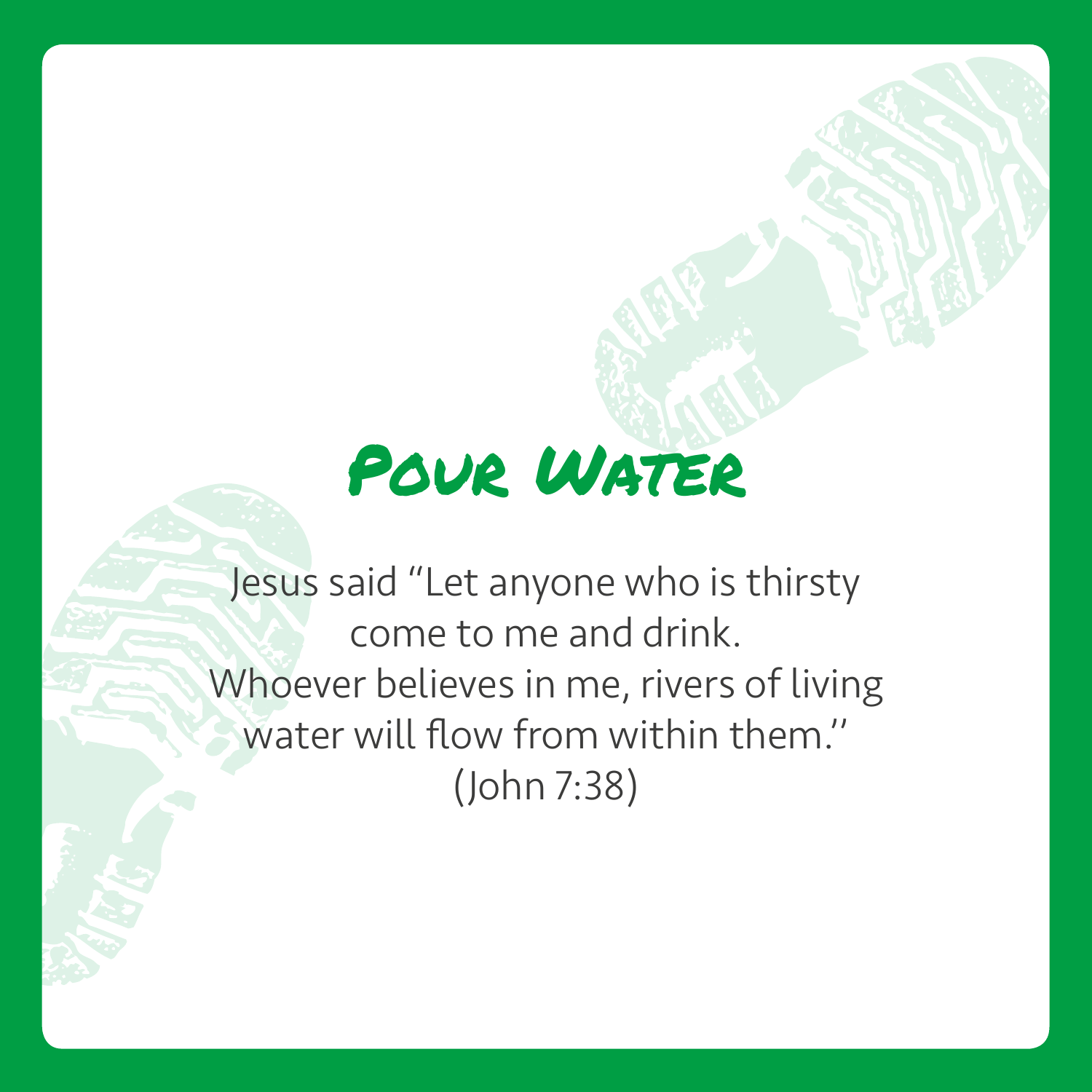#### Share:

What water can you see? What water do you carry? How does this bring life?

#### Act:

Wash your hands in some water or pour some over your head

#### Pray:

Thank God for water that keeps you alive and helps things to grow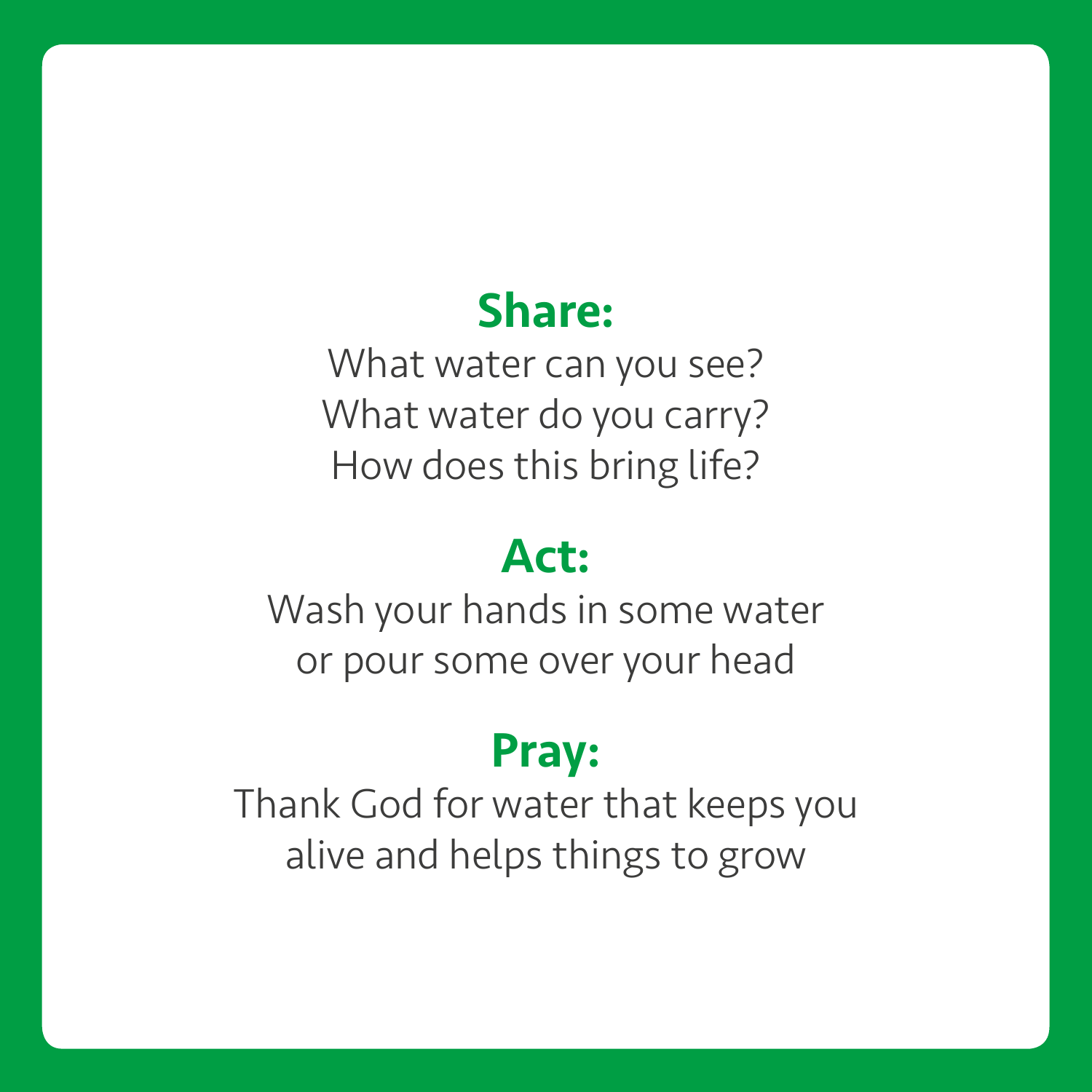# Find a Resting Place

#### This is the resting place, let the weary rest (Isaiah 28:12)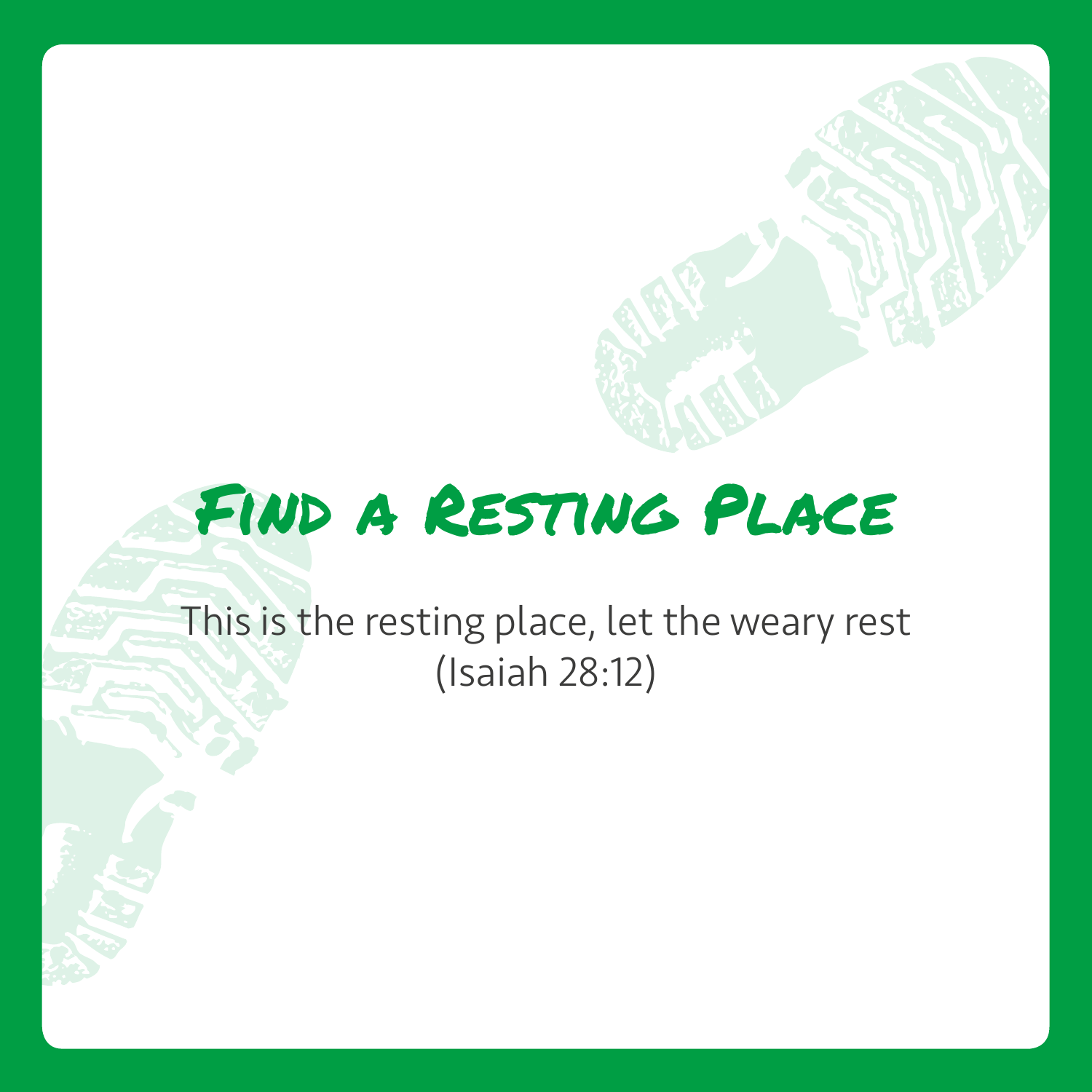#### Act:

Where can you find to sit and rest? Enjoy some time of rest and silence here. What kind of place is it? What do you feel as you spend time in this place?

#### Share:

How do you rest and relax in your daily life?

#### Pray:

What might God be saying to you in this place and time of rest?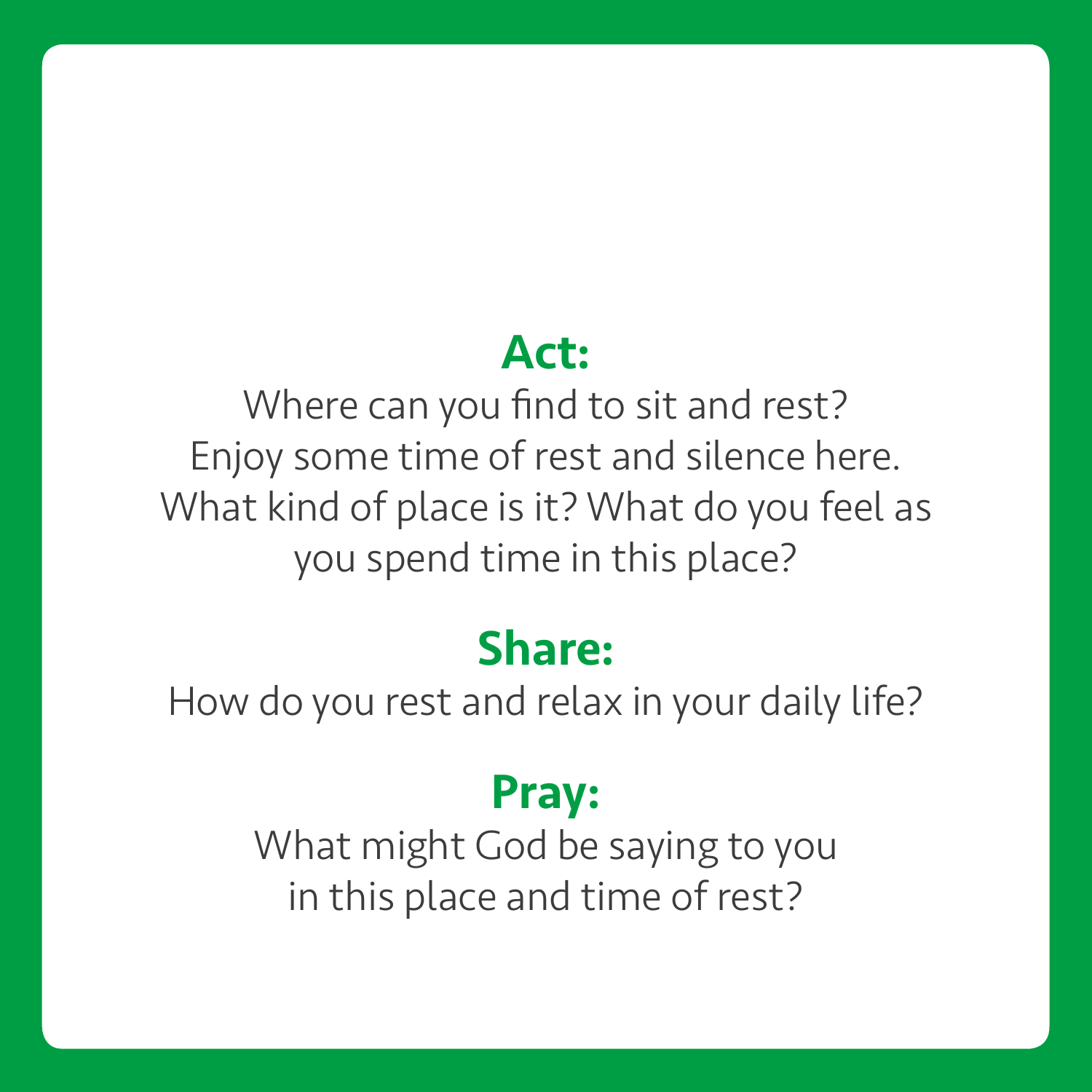# Look at Something that is Growing

I am the vine; you are the branches. If you remain in me and I in you, you will bear much fruit (John 15:5)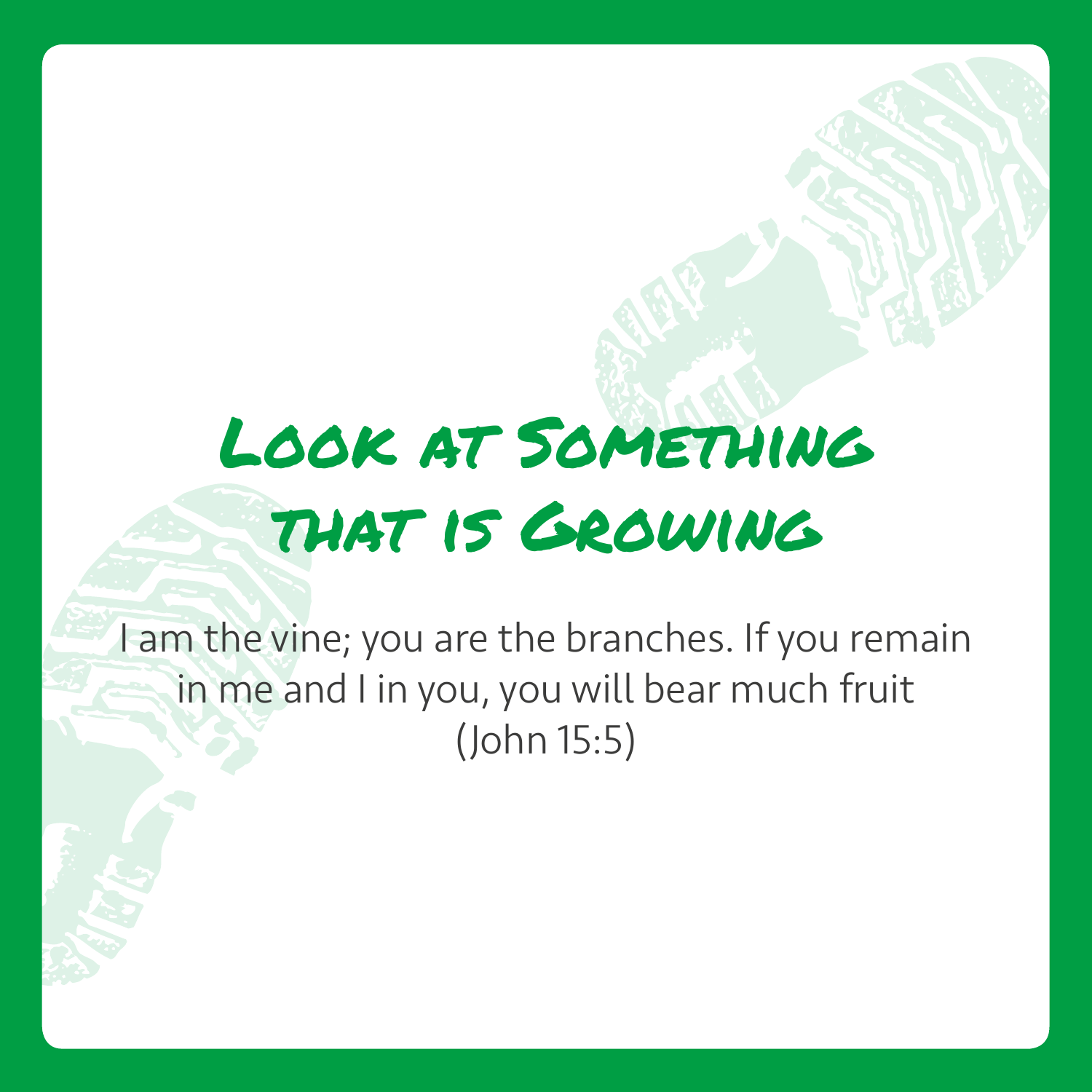Can you see anything growing? What helps or hinders a plant to grow?

#### Share:

Think of yourself as a growing plant, with roots, branches and fruit. What helps you to grow as God wants you to?

#### Pray:

Thank God for all that grows and pray for your own growth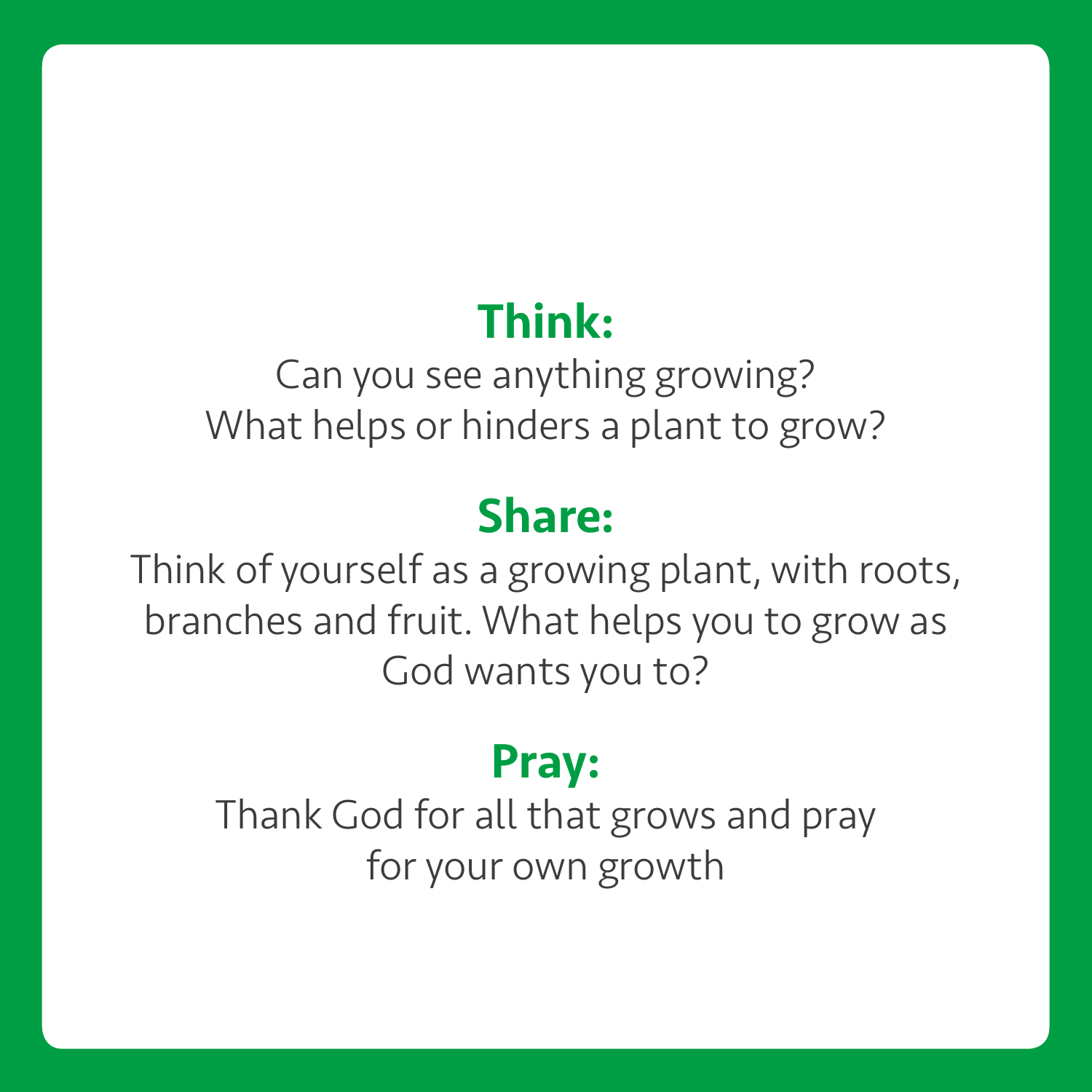# Appreciate a View

Praise him, sun and moon; praise him, all you shining stars. Praise him, you highest heavens and you waters above the skies. Let them praise the name of the Lord, for at his command they were created (Psalm 148: 1-4)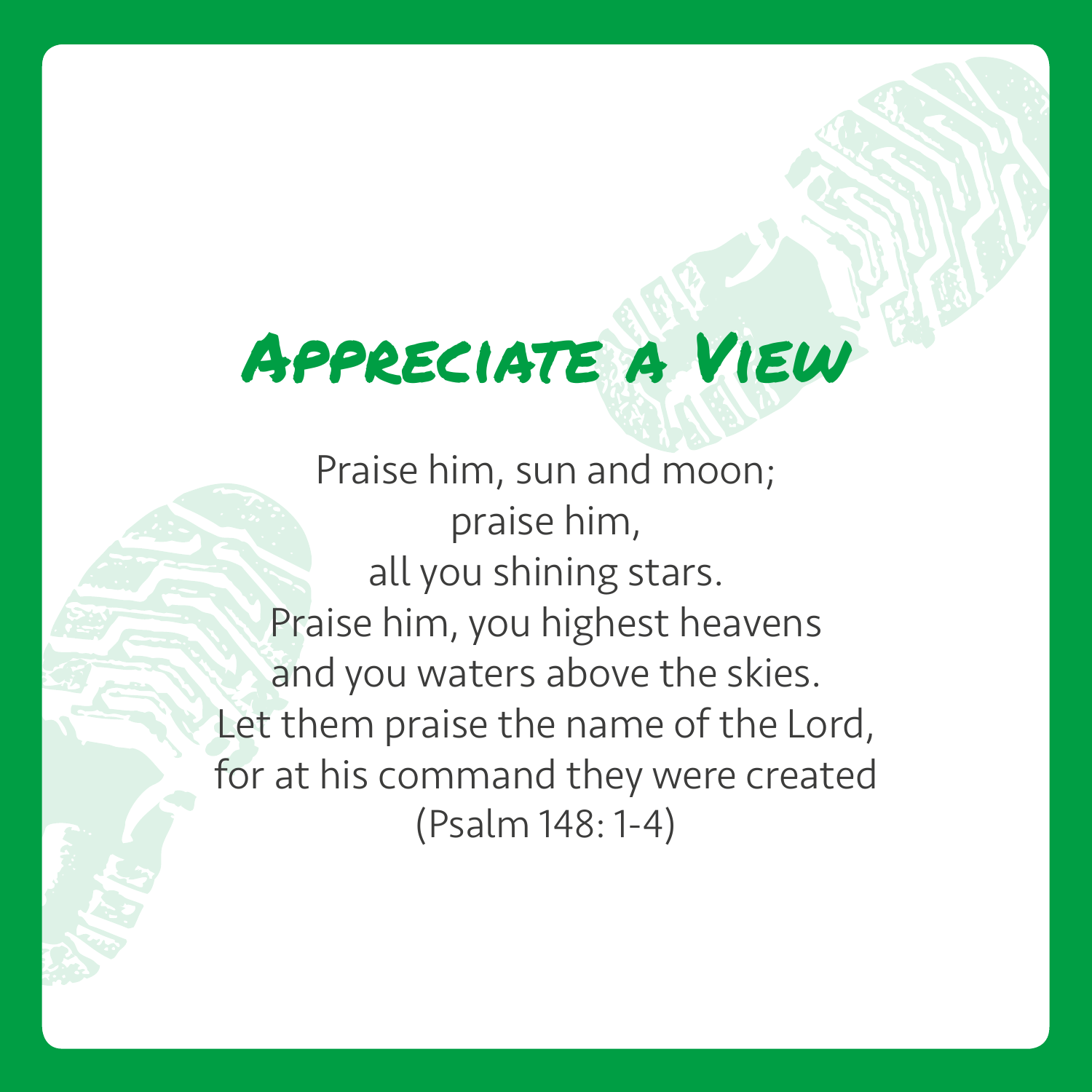#### Act:

Look up and down and turn slowly in a full circle. Notice all the different things you can see

### Share:

Talk about what you see and appreciate, as you walk and look around

## Pray:

Thank God for all the wonderful things that God has made and what you can see around you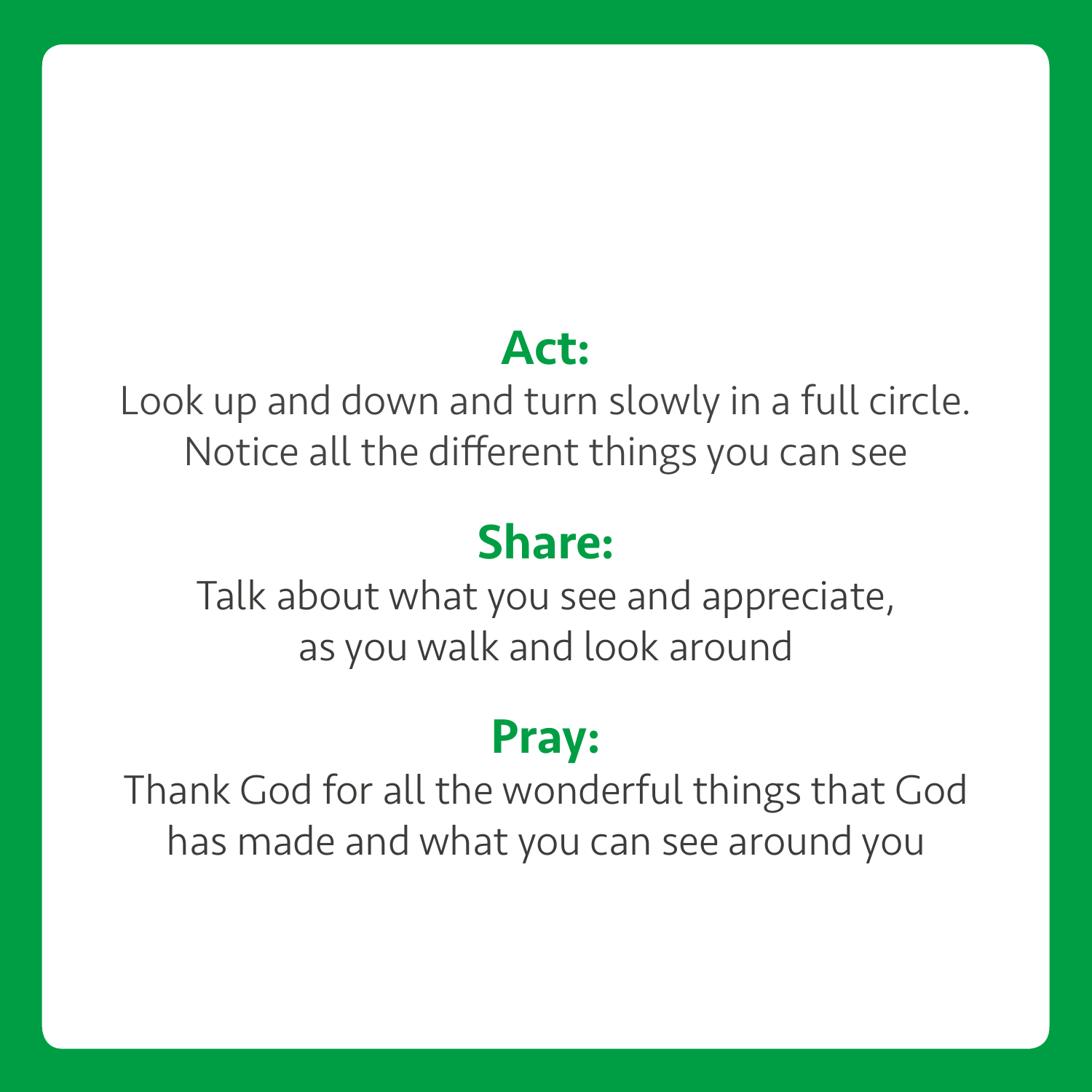# Look for a Living Creature

Let everything that has breath, praise the Lord. Praise the Lord! (Psalm 150: 6)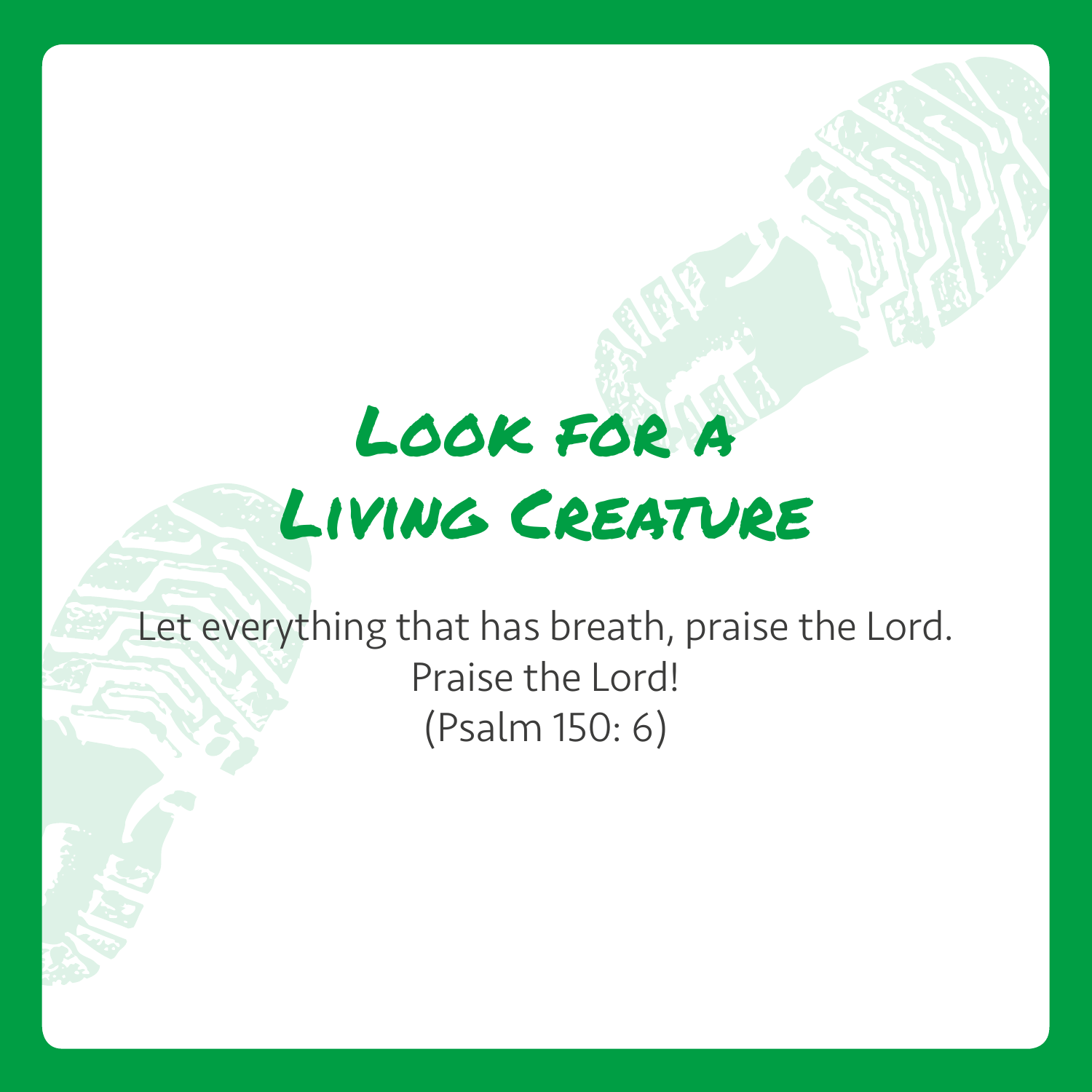What living things might there be in this place? Try to imagine each and every creature that is breathing close by you, right now

#### Pray:

Try this ancient 'breath prayer'. As you walk, breathe in and pray 'Let everything that has breath' then, as you slowly breathe out, 'praise the Lord'. Repeat this for as long as you want on the walk. Let these words speak to you as you walk and breathe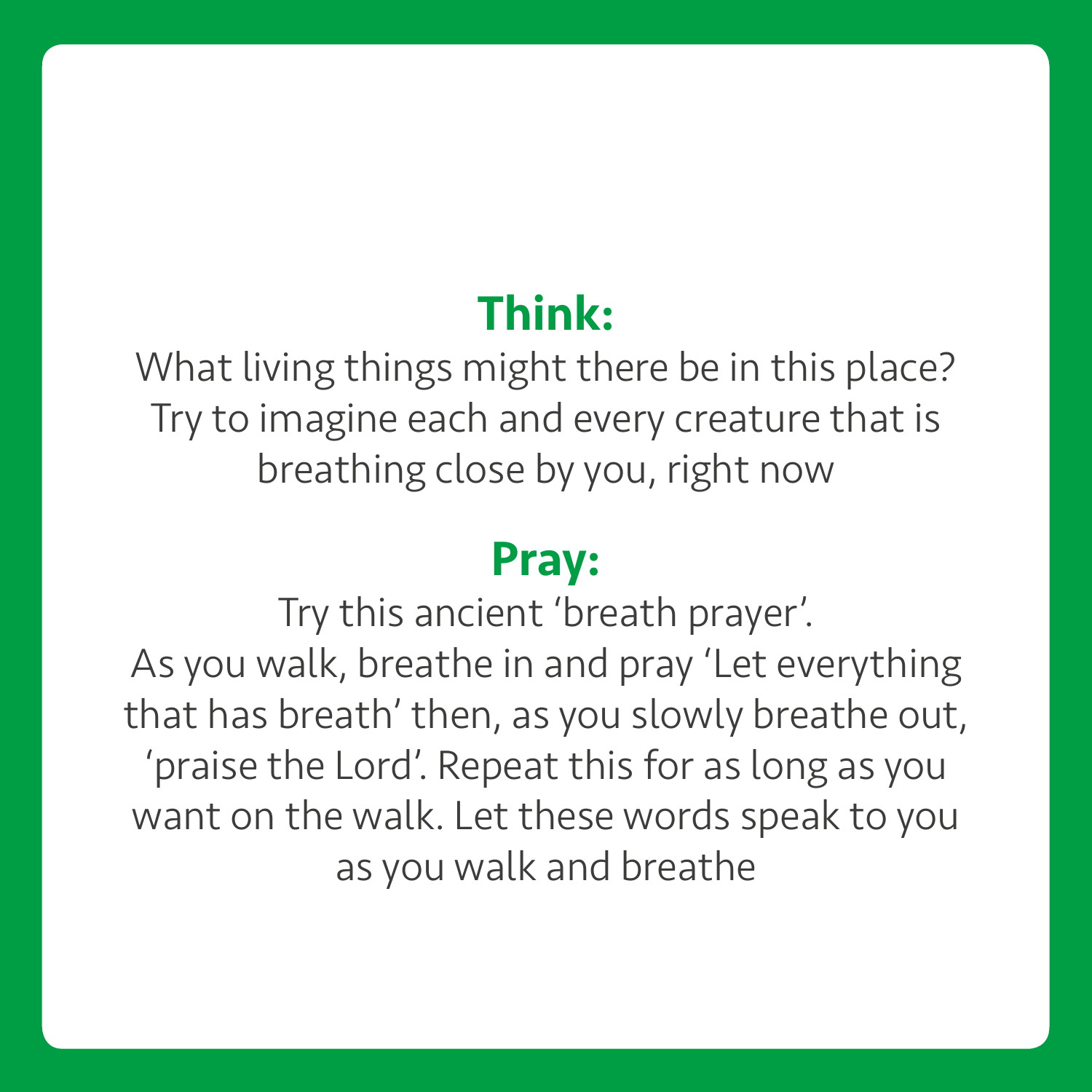# PRAYERS AT THE END of the journey

## Invite people to contribute a word for each of these areas:

We thank you Lord for what we have seen... We thank you Lord for what we have heard from you… We thank you Lord for what we have shared...

Pilgrim God,

You are our beginning and our destination. Journey with us, we pray, as we continue our journey of life. May we journey on with you in love, peace, hope and joy. And follow you with faith